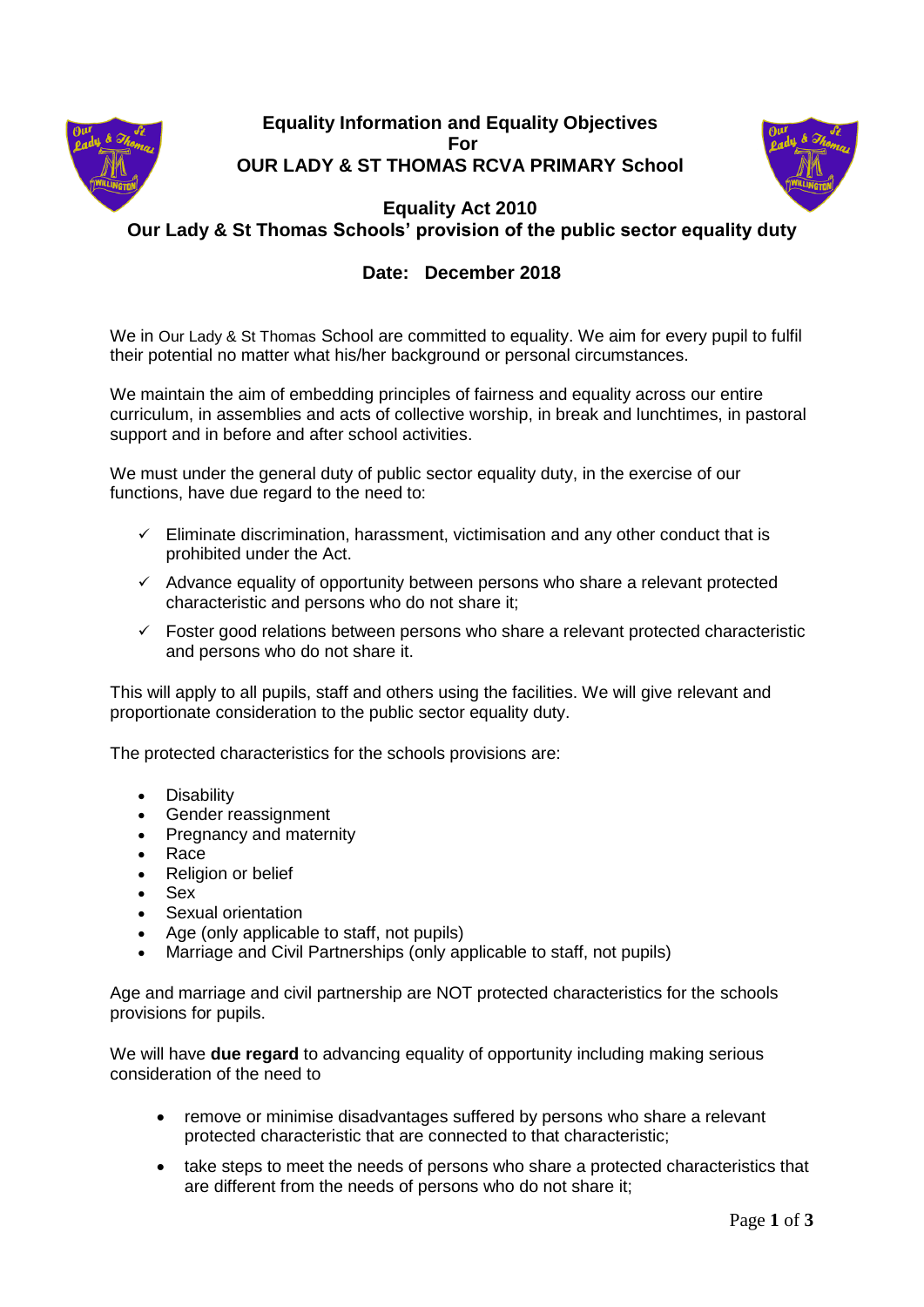encourage persons who share a relevant protected characteristic to participate in public life or in any activity in which participation by such persons is disproportionately low.

We will take into account the six Brown principles of 'due regard'

- **awareness –** all staff know and understand what the law requires
- **timeliness**  implications considered before they are implemented
- **rigour –** open-minded and rigorous analysis, including parent/pupil voice
- **non-delegation –** the PSED cannot be delegated
- **continuous –** ongoing all academic year
- **record-keeping –** keep notes and records of decisions & meetings

We welcome the opportunity to be transparent and accountable. To this end we fulfil the specific duties of the Act by:

- $\checkmark$  publishing our equality information
- $\checkmark$  publishing our equality objectives

We aim to make the information accessible, easy to read and easy to find.

#### *Equality Information:*

We maintain confidentiality and work to data protection principles. We publish information in a way so that **no pupil or staff member** can be identified.

| Age                           | We have pupils aged from 4 to 11 years old in our     |
|-------------------------------|-------------------------------------------------------|
|                               | school.                                               |
| Disability $-$                | A form entitled "Support Disabilities in our School"  |
|                               | has been issued to parents requesting such            |
|                               | information (Dec. 2018).                              |
|                               | The information will be added to this form once       |
|                               | collated.                                             |
|                               |                                                       |
|                               | We ensure reasonable adjustments are made where       |
|                               | appropriate.                                          |
| Gender reassignment           | We support any pupil towards gender reassignment.     |
| Pregnancy and maternity       | We comply with our equality duty and have planned     |
|                               | to deliver education on site if and when required, or |
|                               | offer a place at the Young Parent Group run by the    |
|                               | <b>SEND &amp; Inclusion Service.</b>                  |
| 'Race' / ethnicity            | 82% White British                                     |
|                               | 3% Any Other Asian Background                         |
|                               |                                                       |
|                               | 1% Any Other Mixed Background                         |
|                               | 5% Any Other White Background                         |
|                               | 2% Chinese                                            |
|                               | 4% Indian                                             |
|                               | 1% Refused                                            |
|                               | 1% White & Black African                              |
|                               | 2% White & Black Caribbean                            |
| EAL (English as an Additional | 13% EAL                                               |
| Language)                     | The languages spoken within our pupil profile are:    |
|                               | Chinese, English, Indian, Malayalam, Italian, Polish, |
|                               |                                                       |
|                               | Punjabi, Slovakian                                    |

## **Pupils:**